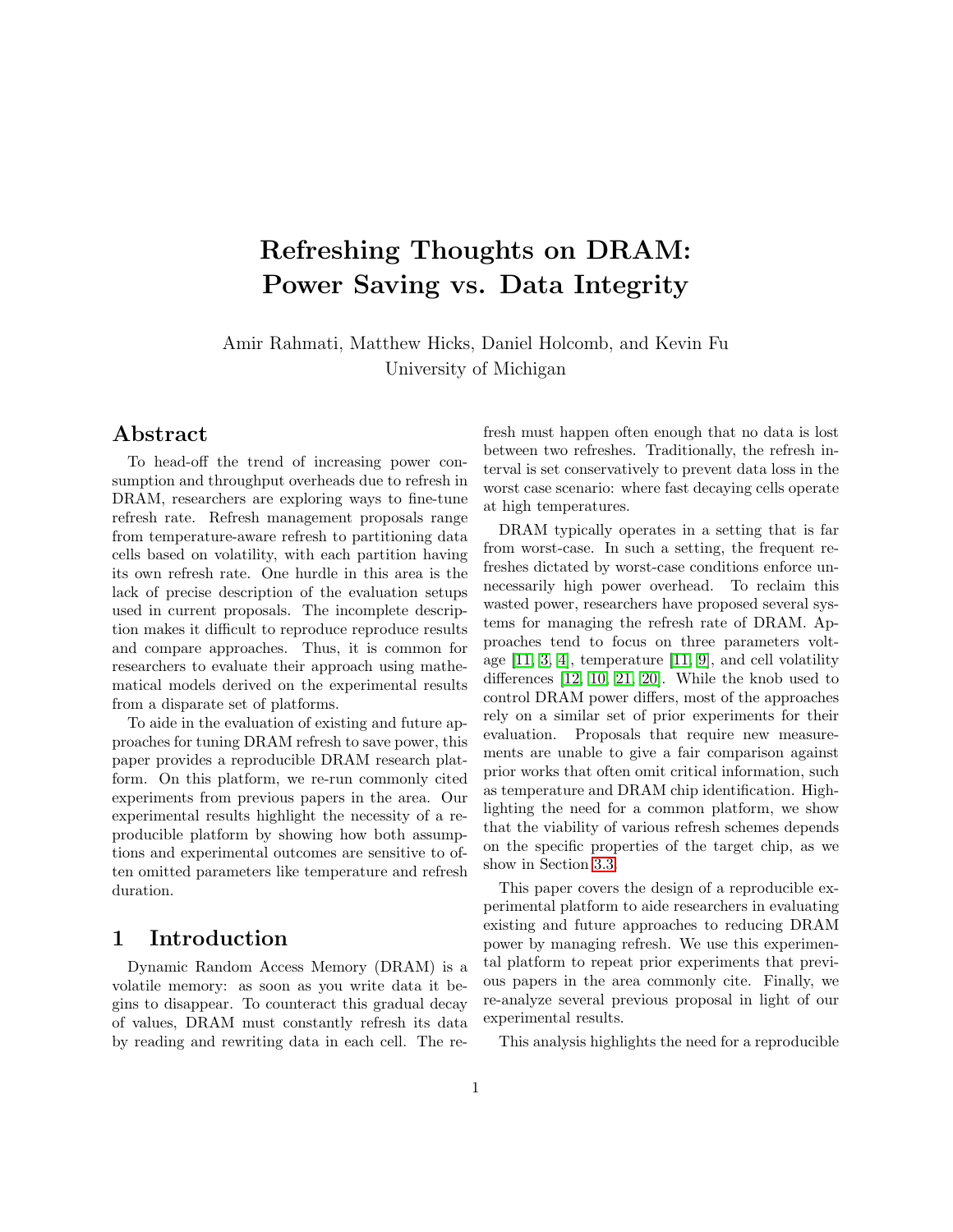platform as it shows the range of interpretations possible given the level of descriptions of the experimental systems used in many papers on reducing DRAM power.

We make three contributions in this paper:

- We describe and implement a reproducible platform for future research on DRAM refresh.
- Using our experimental platform, we reproduce experiments central to DRAM refresh research.
- We analyze previous proposals in light of our experimental results.

# 2 Experimental Platform

We perform experiments using a 32KB KM41464A DRAM chip [\[17\]](#page-6-6). This DRAM chip stores data as 64K 4-bit words, arranged in 256 columns and 256 rows. The chip supports full-auto refresh as well as row-level refresh for experiments involving partial array refresh [\[12\]](#page-6-2). The chip also supports the ability to completely disable automatic refresh, a feature that we rely on in our experiments (Section [3\)](#page-1-0).

Figure [1](#page-1-1) shows a high-level block diagram of the setup used to perform experiments on the DRAM chip. The relevant blocks and their roles are,

- The MSP430-F2618 [\[19\]](#page-6-7) microcontroller orchestrates the experiments. Its duties include writing and reading data to and from the DRAM, controlling the timing of refreshes, and analyzing the data from the DRAM for decay.
- The AQV103 solid-state relay [\[16\]](#page-6-8) gates power to the DRAM according to control signals form the MSP430.
- The Data acquisition unit (DAQ) measures DRAM power consumption by monitoring the voltage across a  $200\Omega$  sense resistor placed in series with the DRAM power input. We configure the DAQ to take a measurement 1000 times a second. The DAQ also monitors two digital outputs from the MSP430 that encode the current mode of the test software.
- The Sun Electronics EC-12 thermal chamber [\[18\]](#page-6-9) allows us to control temperature for the DRAM experiments. Our experimental results vary

greatly with temperature, so the thermal chamber is essential for reproducibility.

<span id="page-1-1"></span>

Figure 1: DRAM research experimental platform. The MSP430 microcontroller controls the DRAM power using a relay. A Data Acquisition Unit reads the voltage across a sense resistor for power measurements. The target DRAM is placed inside a thermal chamber to ensure environment consistency across experiments.

# <span id="page-1-0"></span>3 Evaluation

Using the experiment setup described above, we evaluated a range of parameters that affect the DRAM retention time. Specifically, we examine,

- The effect of power gating on data retention.
- The effect of temperature on data retention.
- The spatial locality of decay in the DRAM.
- The probability distribution of cell volatility.
- DRAM power consumption in different modes.

### 3.1 Effect of Power Gating

Power gating the memory refers to lowering or cutting power supply from DRAM chip between data refreshes. Previous work, such as Deng [\[4\]](#page-5-1), considers dynamic change of memory voltage as a power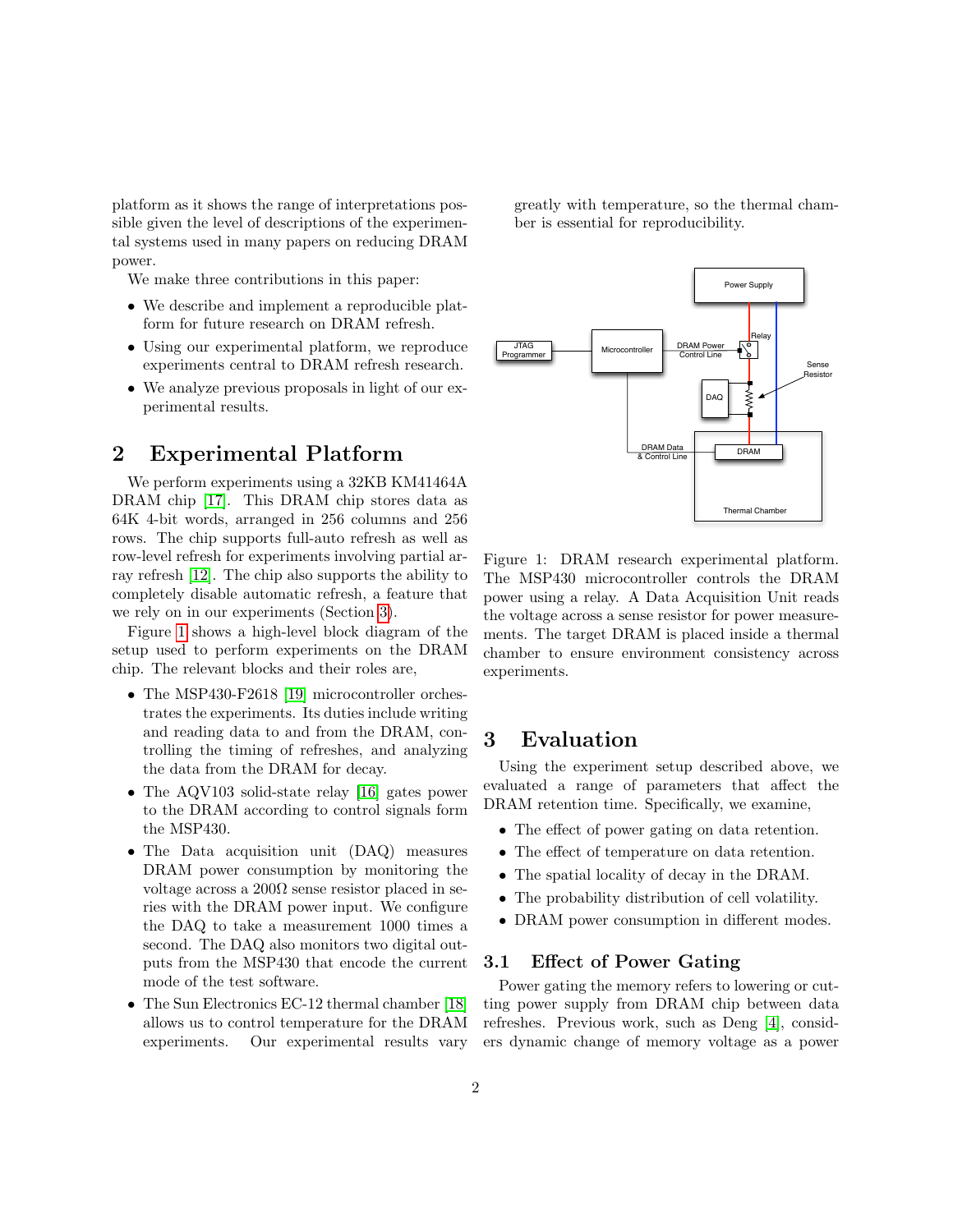saving method in DRAM. To examine the effect of power gating on memory decay, we load the memory with high values, use the relay to gate power, and let the values decay for various time durations. After the prescribed delay, we close the relay, and read the data from the DRAM. For each delay and each DRAM cell, we record the number of bit flips between what we wrote and what we read after the delay. To provide an idea of scale, we repeated the experiment, but we maintained the specified voltage. We performed ten trials at each DRAM cell for each delay and each power configuration.

Figure [2](#page-2-1) presents the results of these experiments at 30 ◦C. The results show that memory decays an order of magnitude faster when the power is completely removed than when power is maintained between refreshes.

Discussion: Although cutting power from memory between refreshes might appear as a great energy saving method, the order of magnitude increase in data volatility caused by power gating would require an order of magnitude decrease in power consumption to begin to compete with non-power-gated approaches. Experiments in Section [3.5](#page-4-0) show that, in our system, the power saving of power gating is no where near enough. Current state of the art technology supports Partial Array Refresh (PAR) which enables coarse grained selective refresh of the parts of memory that contain data [\[2,](#page-5-2) [14\]](#page-6-10). More fine grained control over power gating in active parts of DRAM might provide additional power savings at the costs of increased circuitry.

#### 3.2 Effect of Temperature

Temperature plays a large role in memory decay by affecting power leakage at the transistor level. To explore the chip-level impact of temperature, we ran the experiments described in the previous section, but varied the thermal chamber temperature between  $30\degree C$  and  $60\degree C$ , by  $10\degree C$  increments. As before, we repeated experiment 10 times (this time adding the temperature variable). Figures [3](#page-3-0) and [4](#page-3-1) show the results of this experiment for both normal and power gated mode, respectively. The effect of temperature on DRAM operation observed

<span id="page-2-1"></span>

Figure 2: The effect of power gating on DRAM decay: The DRAM chip decays an order of magnitude faster when the power is cut off between refreshes.

in our experiments matches previous experiments by Hamamoto et al. [\[6\]](#page-6-11). The figures show the temperature has a pronounced effect on DRAM data volatility: increases in temperature in both scenarios logarithmic increase the volatility of data. The results also show that the order-of-magnitude difference in volatility between power gated and idle modes is maintained across temperature.

<span id="page-2-0"></span>Discussion: Memory manufacturers consider maximum operational temperature when calculating calculate the refresh rate of DRAM which explains much of the large error margin observed in the previous section. Some DRAM chips designed for mobile devices, now support Temperature Compensated Refresh (TCR) which enables them to offset some of this large error margin by modifying the refresh rate based on the temperature of DRAM chip [\[2,](#page-5-2) [14\]](#page-6-10). Other DRAM power energy saving schemes such as Flikker [\[12\]](#page-6-2) and RAPID [\[20\]](#page-6-5) which seek to reduce DRAM refresh rate to achieve energy saving similarly need to assume the operational upper bound for their systems: they do *not* compensate for temperature. Our results show that power and temperature have a dramatic impact on data volatility, thus DRAM refresh proposals need to include a knob for both to minimize power.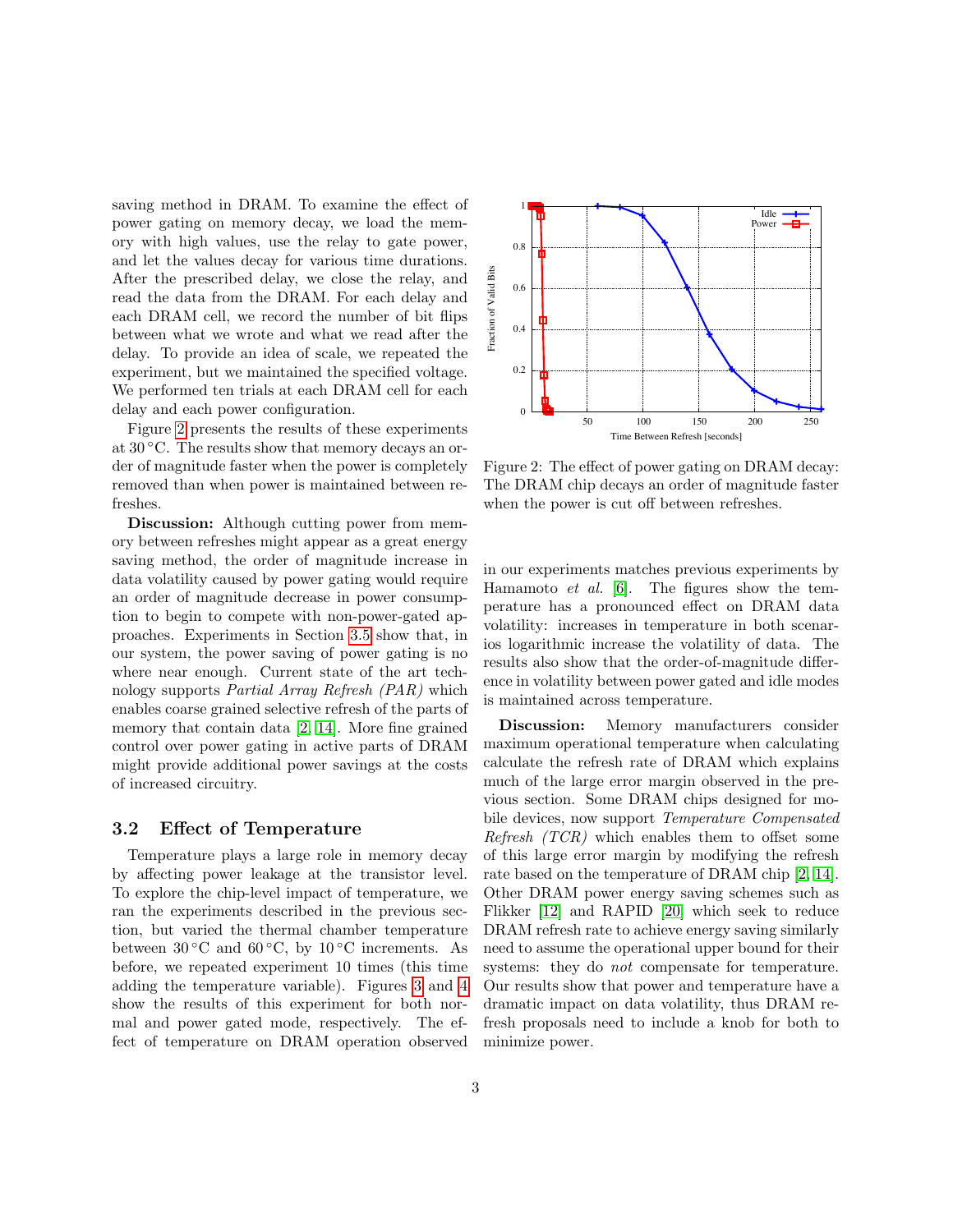<span id="page-3-0"></span>

Figure 3: The effect of temperature on data volatility in DRAM at different refresh rates. Power is maintained between refreshes.

<span id="page-3-1"></span>

Figure 4: The effect of temperature on data volatility in DRAM at different refresh rates. Power is gated between refreshes.

## 3.3 Decay Pattern

To observe the decay pattern of memory, we repurpose the results from the previous section. Figure [5](#page-4-1) shows the spatial relationship of DRAM data cell locality at both the chip level and at the cell level. The results shown in Figure [5](#page-4-1) are from the power-gated experimental trials performed at  $60^{\circ}$ C. While we only show one example, our data shows that the lackof spatial relationship between cell volatility holds for all other experiments that we performed: cells tend to fail in the same order, regardless of power, refresh rate, or temperature. This results means that DRAM cell volatility relative to other cells is heavily tied to intrinsic properties of the cell  $(e.g.,$  manufacturing variances), and these intrinsic properties are not readily predictable. Our results are similar to observations made by Halderman et al. [\[5\]](#page-6-12): their is no spatial locality to DRAM cell volatility at any sub-chip granularity.

Discussion: Refresh management proposals by Venkatesan et al. [\[20\]](#page-6-5) and Kim et al. [\[7\]](#page-6-13) propose dividing DRAM into different partitions based on cell volatility. Our experimental results suggest that implementing such schemes effectively requires per cell basis control for refresh time which requires large amounts of additional circuitry and software-level control.

### 3.4 Volatility Distribution

<span id="page-3-2"></span>

Figure 6: A histograms of cell failures when the DRAM idles between refreshes. As temperature increases, data cells tend to behave the same (at a constant granularity).

Figures [6](#page-3-2) and [7](#page-4-2) show another view of data from previously described experiments for both normal and power gated mode, respectively. The results show that cell volatility follows a standard probability distribution regardless of temperature, refresh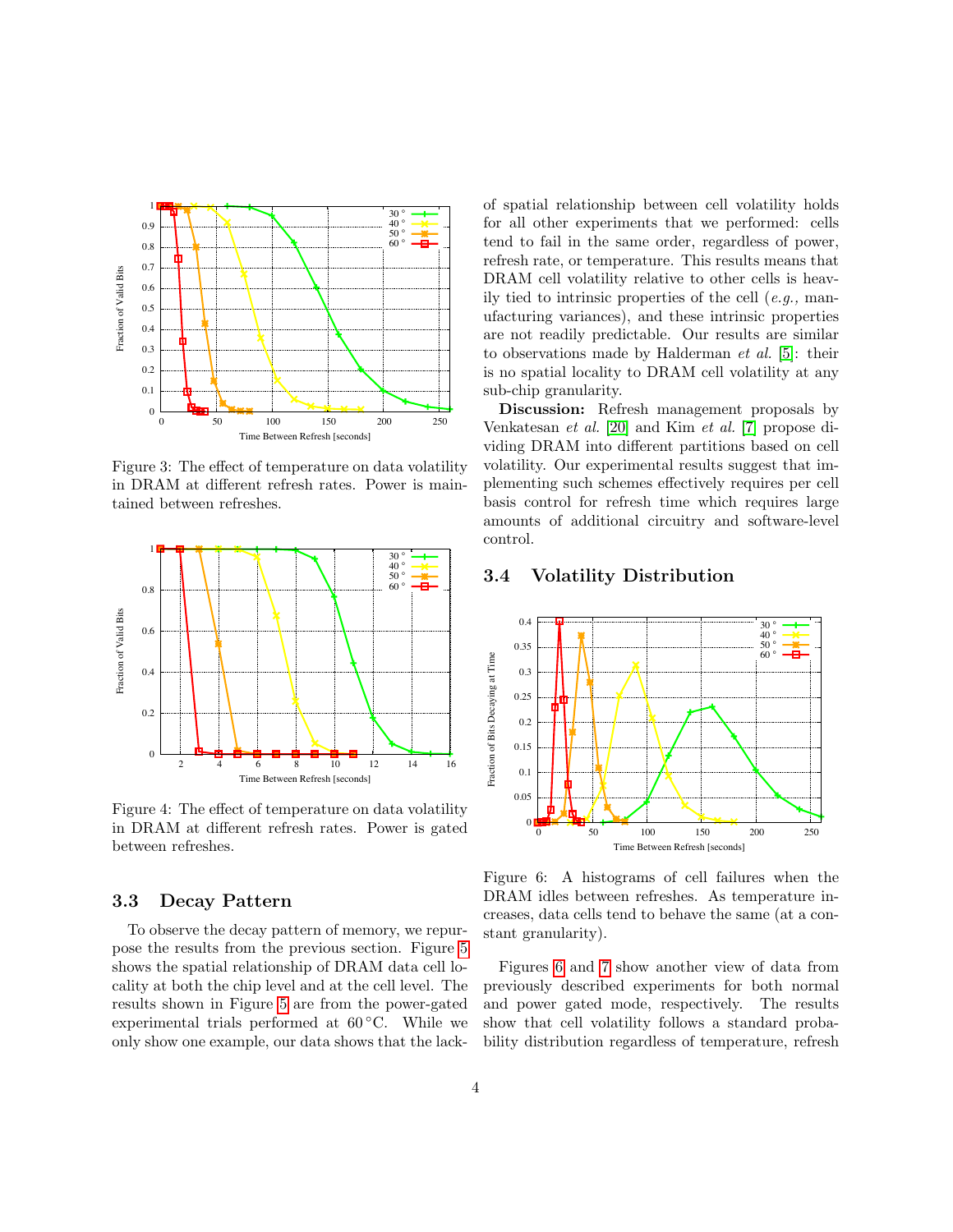<span id="page-4-1"></span>

Figure 5: Spatial locality of DRAM data volatility: there is no obvious relation between decay time of adjacent cells, at any sub-chip granularity. Darker colors indicate faster decay times.

<span id="page-4-2"></span>

Figure 7: A histograms of cell failures when power is gated between refreshes. As temperature increases, data cells tend to behave the same (at a constant granularity).

rate, and power. The figures also show that as temperature increases, DRAM cells tend to behave more similar, *i.e.*, temperature increases lead to volatility variance decreases.

Discussion: The results of this experiment are relevant to approaches for managing DRAM refresh that are based on the idea that a very few, highly volatile data cells dictate the refresh rate. For approaches like RAIDR [\[10\]](#page-6-3) and Kim et al. [\[7\]](#page-6-13) that seek to identify and isolate these tyrannical cells, thus allowing for a lower refresh rate, it is crucial that the histograms in Figures [6](#page-3-2) and [7](#page-4-2) have long tails in the direction of low refresh periods. Given our result of similarity to a standard probability distribution, the tail of the curve is directly related to the variance— 95% of cells will be within 2 standard deviations of the mean. The implication of our results is that for approaches that seek to isolate highly volatile cells, thermal management is essential.

#### <span id="page-4-0"></span>3.5 Power Usage

To measure power consumption of DRAM, we used a Data Acquisition Unit (DAQ) to record the voltage across a sense resistor. To determine the current consumption of the DRAM at a given moment, we measure the voltage across the sense resistor, which is in series with the voltage supply of the DRAM. We then divide the measured voltage by the measured Ohm value of the sense resistor to determine the current supplied to the DRAM. Table [1](#page-5-3) shows the average current draw of our DRAM chip at 30 ◦C in both idle and refresh modes.

Given supply voltage  $V_{SS}$  and sense resistor voltage reading  $V_R$  for resistor  $R$ , the voltage and current of our memory in these conditions is  $V_{SS} - V_R$  and  $\frac{V_R}{R}$ , respectively. Using this data, the average power usage of memory under different modes of operation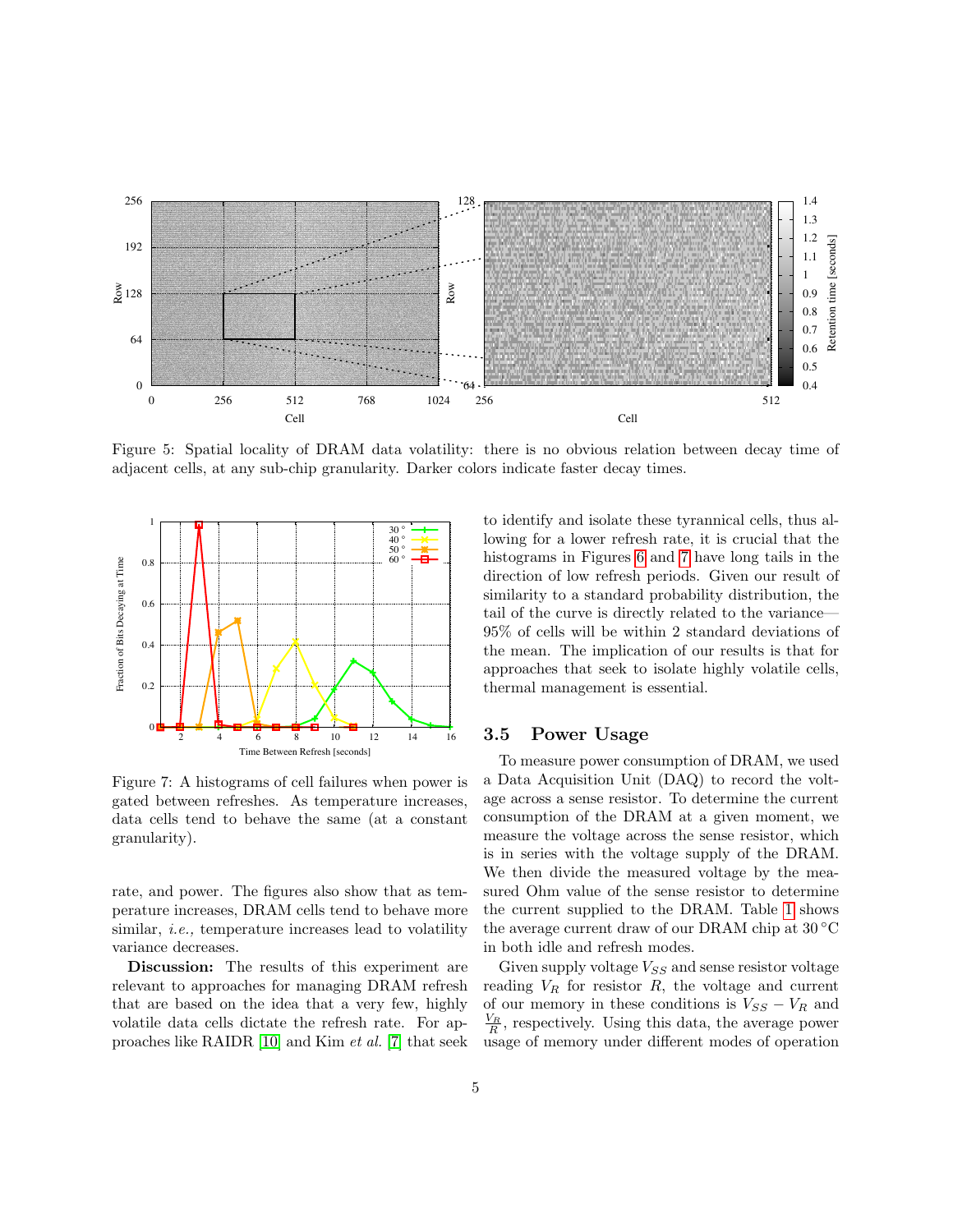<span id="page-5-3"></span>

|         | Mode   Avg. Current Draw   Avg. Power Usage |         |
|---------|---------------------------------------------|---------|
| Refresh | 2.6mA                                       | 11.65mW |
| Idle    | 2.0mA                                       | 9.20mW  |

Table 1: Power usage of DRAM chip in different modes. In idle mode, the DRAM chip uses 23% less power than refresh mode.

<span id="page-5-4"></span>can be calculated using equation [1.](#page-5-4)

$$
P_{avg} = \frac{1}{t} \int_{0}^{T} V_{(t)} I_{(t)} dt
$$
 (1)

Discussion: The high current draw of memory in idle mode compared to refresh mode challenges the premises of high energy saving possibility by reducing the refresh time of memory in active systems. Add to this the fact that refresh occurs infrequently and quickly. In our experiments, less than 1% of DRAM time is used for refreshing. As such, reducing the refresh rate of our chip leads to at most 0.2% of power saving. What about larger, more modern, DRAM? In the current state of the art DDR4 DRAM, refresh only occupies between  $4.5\% - 8\%$  of memory idle time [\[15\]](#page-6-14) and idle uses 12% less power. Given these observations, completely eliminating refresh from DRAM can only save between  $0.5\% - 1\%$ energy in state of the art technologies. This is DRAM energy, not system energy. Previous research shows that DRAM can consume up to 6% of power in a commodity system [\[13\]](#page-6-15), up to 10% of power in a smart phone [\[1\]](#page-5-5), and up to 33% of power in a server [\[8\]](#page-6-16). Previous approaches that must model DRAM, such as Flikker [\[12\]](#page-6-2) which decrease refresh rate to reduce power consumption, assume that refresh occurs 100% of the time and that system memory uses much of the energy of a system. For our platform and for modern DRAM, these are not valid assumptions. When ported to our platform, Flikker saves approximately .1% of DRAM energy.

# 4 Conclusion

Manufacturers select a conservative refresh rate for DRAM to eliminate data corruption. Reducing the

refresh rate can result in substantial DRAM power savings. Researchers have attempted to seize this opportunity by tuning voltage, adjusting refresh based on temperature, and partitioning DRAM data cells based on volatility.

We support such research by building an experimental platform and re-running the most cited experiments from previous papers on reducing DRAM power. Our work coalesces a disparate set of experiments onto a single platform. We show that this enables a deeper analysis of existing proposals and makes it possible to compare approaches.

## Acknowledgments

This work was supported in part by C-FAR, one of six centers of STARnet, a Semiconductor Research Corporation program sponsored by MARCO and DARPA, NSF CSR-1218586, and NSF CNS-0845874. Any opinions, findings, conclusions, and recommendations expressed in these materials are those of the authors and do not necessarily reflect the views of the sponsors

## References

- <span id="page-5-5"></span>[1] A. Carroll and G. Heiser. An analysis of power consumption in a smartphone. In USENIX Annual Technical Conference, USENIXATC, pages 21–21, Berkeley, CA, USA, 2010. USENIX Association.
- <span id="page-5-2"></span>[2] CellularRAM. 128Mb/64Mb Async/Page/Burst CellularRAM 1.5 Memory. 2005.
- <span id="page-5-0"></span>[3] H. David, C. Fallin, E. Gorbatov, U. R. Hanebutte, and O. Mutlu. Memory power management via dynamic voltage/frequency scaling. In International Conference on Autonomic Computing, ICAC, pages 31–40, New York, NY, USA, 2011. ACM.
- <span id="page-5-1"></span>[4] Q. Deng, D. Meisner, L. Ramos, T. F. Wenisch, and R. Bianchini. Memscale: active low-power modes for main memory. ACM SIGPLAN Notices, 2011.